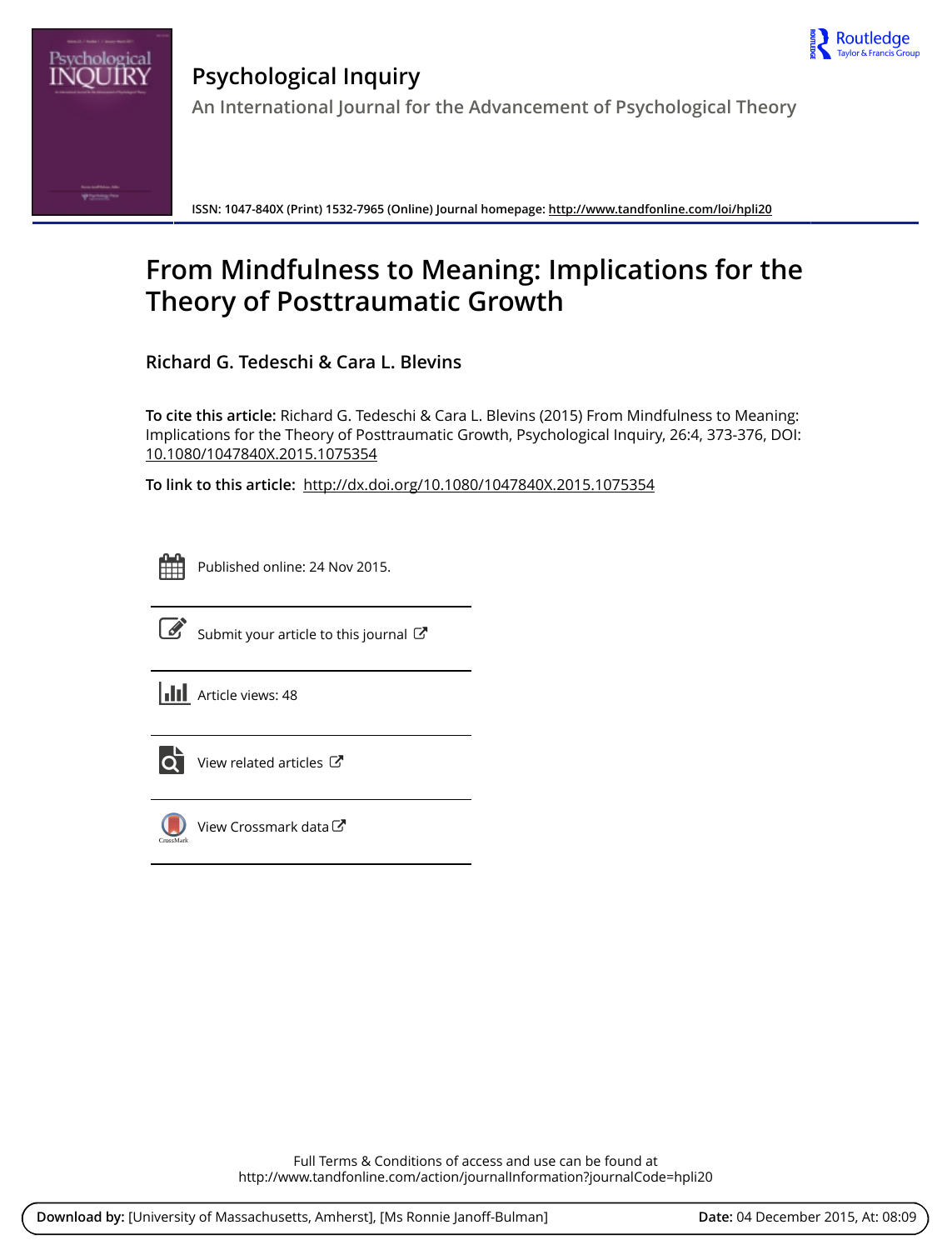Psychological Inquiry, 26: 373–376, 2015 Copyright © Taylor and Francis Group, LLC ISSN: 1047-840X print / 1532-7965 online DOI: 10.1080/1047840X.2015.1075354



## From Mindfulness to Meaning: Implications for the Theory of Posttraumatic Growth

### Richard G. Tedeschi and Cara L. Blevins

Department of Psychology, The University of North Carolina Charlotte, Charlotte, North Carolina

In their target article, Garland, Farb, Goldin, and Fredrickson (this issue) compile literature from various fields to present a compelling model detailing the mechanisms by which mindfulness may facilitate meaning-making and eudaimonic well-being. They do an excellent job of describing the impact of mindfulness on cognitive, emotional, and interoceptive processes that contribute to one's phenomenological experience. Given our interest in the processes by which growth and meaning emerge following trauma, we found their theory in this issue particularly intriguing. We have chosen to focus this commentary on the process of positive reappraisal central to Garland et al.'s model, which we feel is of particular relevance to existing theories of growth and meaningmaking.

#### Posttraumatic Growth: A Brief Description

The experience of suffering is common, and most, if not all, individuals will experience a significant tragedy, loss, or trauma in their lifetime. Historically, the fields of psychology and psychiatry have focused on "fixing" the problems or deficits associated with highly stressful or traumatic experience. However, recent shifts within the academic and medical sphere have begun to encourage the incorporation of a positive psychological perspective, emphasizing the potential to perceive benefits and grow from negative experiences and traumatic exposure (Seligman & Csikszentmihalyi, 2000; Tedeschi & Calhoun, 1995; Tedeschi & Kilmer, 2005). This is not a novel concept and a vast history of academic and contemplative reflection has inspired contemporary empirical investigations into the experiences of individuals who not only recover from trauma but use their experiences as a pathway to further growth, development, and resiliency (Tedeschi, Park, & Calhoun, 1998).

Posttraumatic growth (PTG), or the positive psychological changes that may emerge following exposure to traumatic circumstances, can be understood to refer, broadly, to a cluster of benefits that result from a complex combination of cognitive, emotional, and social processes. PTG is assessed and represented by the five factors of the Posttraumatic Growth Inventory (PTGI; Tedeschi & Calhoun, 1996)—new

possibilities, personal strength, appreciation of life, spiritual/existential change, and relating to others and the process of PTG is prompted by an initial disruption to one's assumptive world view and system of core beliefs.

#### Assumptive Worlds, Rumination, and Appraisal

Human beings appraise the significance of stressors as either challenging or threatening relative to the context of resource availability. As Janoff-Bulman (1992) described, traumatic experiences can be understood as those events that challenge an individual's previous assumptive worldviews and conceptions of predictability. In the past, we have used a metaphor of earthquakes to describe this process (Tedeschi & Calhoun, 1995, 2004). Similar to how an earthquake disrupts the physical environment, traumatic events have the capacity to disrupt, challenge, or even shatter an individual's assumptions or way of understanding the world (Janoff-Bulman, 1992). Therefore, the severity of a traumatic experience can be understood as the degree to which one's assumptive world is challenged. The more "seismic" an experience is, the more an individual is caused to question and develop their fundamental assumptions regarding safety, predictability, identity, and meaning (Tedeschi & Calhoun, 2004).

Disruptions to assumptive worlds are generally accompanied by a significant degree of psychological distress and initiate a series of cognitive processes by which one attempts to understand the event and rebuild the assumptive world (Cann et al., 2011). In the past, we have described these cognitive processes as ruminations and we believe that deliberate or reflective rumination allows for the positive reappraisal that Garland et al. (this issue) describe as crucial to the development of meaning and eudaimonic well-being. We emphasize that this deliberate or reflective form of rumination supersedes the intrusive rumination or brooding that has been associated with negative moods, anxiety, and depression often occurs in the immediate aftermath of trauma.

Intrusive ruminations are thoughts relating to events or experiences that appear in one's consciousness unexpectedly, whereas deliberate ruminations represent event-related thoughts that an individual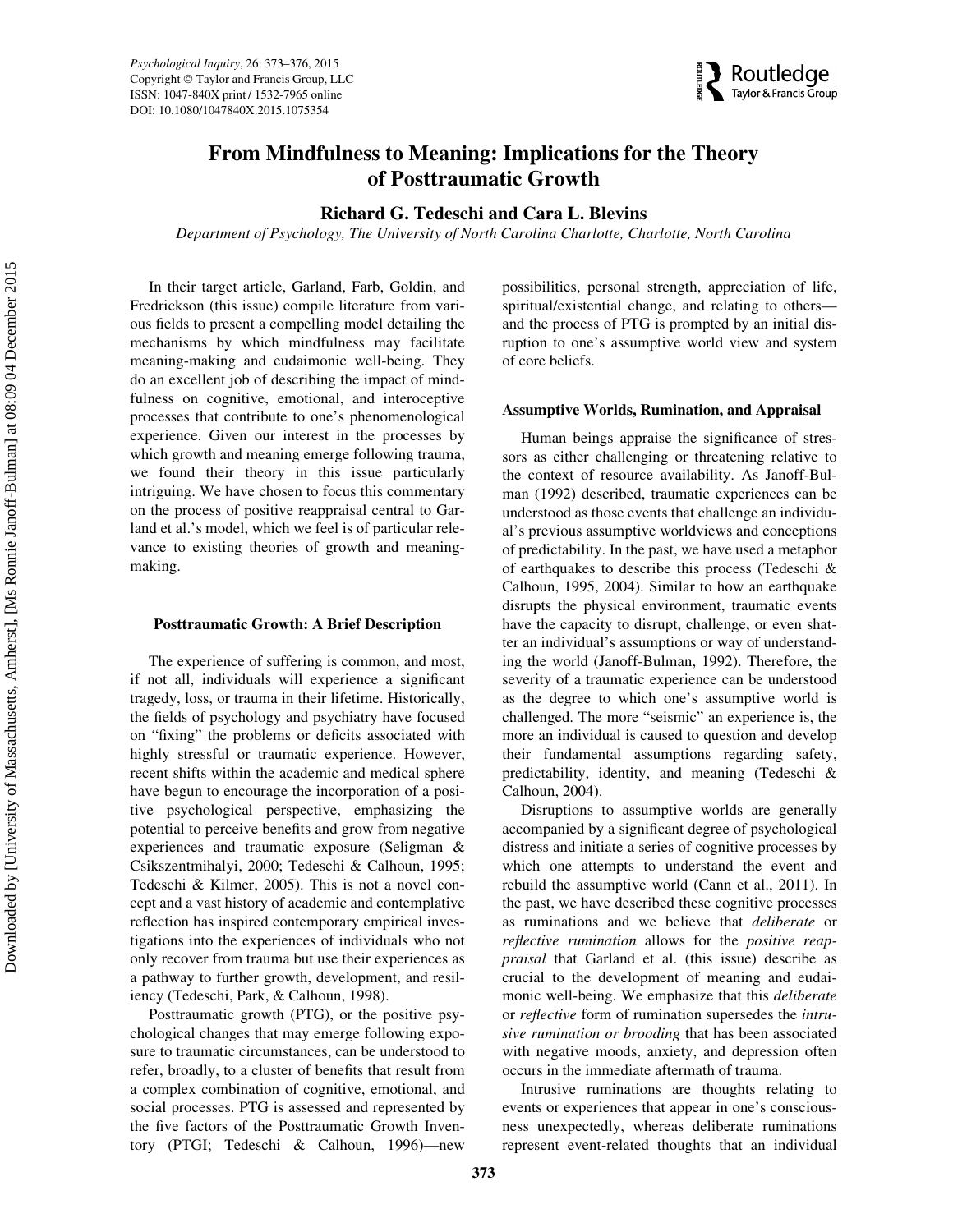invites, welcomes, and engages in purposefully, often with the intent of trying to understand or make sense of events and their implications (Cann et al., 2011). We suggest that deliberate rumination is a more constructive version of the cognitive-emotional processing of trauma that usually occurs somewhat later in the course of rebuilding the assumptive world and structure of core beliefs. Further, whereas appraisal reflects the tendency to assess a given stressor relative to its context and resource availability, deliberate rumination reflects the ability to think in-depth or engage in repetitive thoughts with relation to psychological or emotional topics (Cann et al., 2011). Therefore, we might say that deliberate rumination is the cognitive process and positive reappraisal is the content of the cognitions. Deliberate rumination is an effortful strategy enacted with the intention of reconceptualizating (i.e., reappraising) highly stressful circumstances in such a way that meaning or growth become potential outcomes.

Our model of PTG suggests that following trauma and a corresponding disruption to one's core belief structure, both intrusive and deliberate rumination play distinct roles in the growth process. Intrusive thoughts, emotions, and physical sensations are an expected outcome of trauma and may represent an individual's initial attempt to make sense of their changing life circumstances. Evidence suggests that intrusive ruminations relating to trauma are positively associated with distress and a failure to cope (Cann et al., 2011). Alternately, deliberate or reflective ruminations have been positively associated with PTG, resolution, and meaning making in a wide variety of populations (Lindstrom, Cann, Calhoun, & Tedeschi, 2013; Triplett, Tedeschi, Cann, Calhoun, & Reeve, 2012). Of interest, higher levels of intrusive rumination have been shown to predict higher levels of deliberate rumination in what is believed to be the process of developing insight and bringing meaning to a traumatic experience (Calhoun, Cann, & Tedeschi, 2010; Cann et al., 2011). For many trauma survivors, the process of transforming intrusive ruminations to more deliberate or reflective ruminations directly relates to reports of growth, life satisfaction, and well-being (Cann et al., 2011). This process is by no means linear and the target article's emphasis on the iterative process of mindful reappraisal is key to the translation of ruminations from intrusive to deliberate via mechanisms of mindfulness, decentering, and positive reappraisal.

#### Rumination, Reappraisal, and Mindfulness

Garland et al. (this issue) provide an excellent description of how mindfulness contributes to processes of positive reappraisal and we believe that their theory accurately captures the shift from

intrusive to deliberate rumination presented in our model (Calhoun & Tedeschi, 2013). In essence, we understand this process to be similar to what can happen in exposure and cognitive processing therapy. In the immediate aftermath of a traumatic event, intrusive ruminations enter unwittingly into an individual's consciousness, causing activation of the stress response and possible experiences of anxiety, hypervigilance, dissociation, and so on. As Garland and colleagues note, the set-shifting feature of mindfulness allows individuals to practice direct engagement with their thoughts and feelings while observing the higher order functions of awareness and consciousness from a nonjudgmental and metacognitive perspective. Essentially, by consistently and mindfully attending to the thoughts or feelings induced by traumatic exposure, individuals engage in an iterative process whereby they are able to continually expose themselves to provocative sensations in a way that decreases the reaction intensity with time. Mindful attention to the cognitive, emotional, and interoceptive aftermath of traumatic experience allows one the opportunity, even if just for a moment, to step back and decenter from the experience, thus providing space for perspective taking and potential reappraisal processes.

In the past, we have suggested that a metacognitive stance, whereby one is able to observe the process of thoughts while directly engaging in the process of thinking, helps facilitate the dialectical (i.e., paradoxical) thought necessary for the development of PTG. This paradoxical thinking process allows trauma survivors to recognize that loss can produce gain. Although bad things do exist in the world, the world is not, necessarily, a fundamentally bad place. Through the mechanism of mindful reappraisal, trauma survivors are able to decenter and loosen their attachment with self-narratives in relation to thoughts and emotions. Individuals are able to assume a metacognitive vantage point that facilitates a move toward a position where a sense of gradual resolution can be incorporated into the altered lifenarrative. We find that when individuals can articulate PTG, they sense that the trauma narrative is approaching completion and there can be resolution. The entire experience can then be seen as meaningful and the trauma survivor can proceed in living with a sense of eudaimonic well-being.

#### A Few Thoughts on the Five Factors of PTG

Previous research has indicated that the PTGI is a multidimensional measure, able to validly assess growth globally while also identifying specific subsets in which growth may be most prominent (Taku, Cann, Tedeschi, & Calhoun, 2008). Each of the five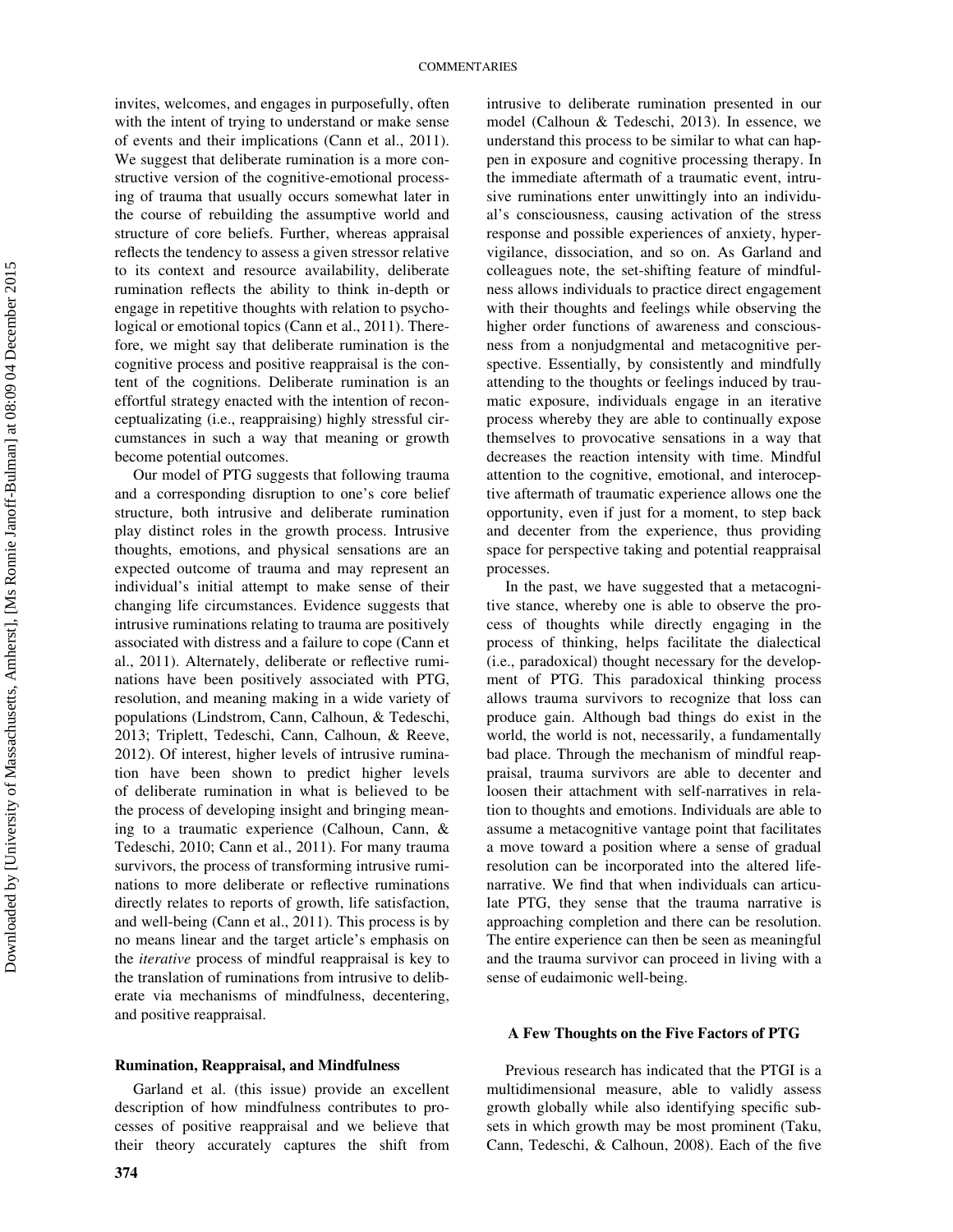PTG factors (i.e., Relating to Others, Personal Strength, Spiritual Change, New Possibilities, and Appreciation of Life) have been shown to relate somewhat differently to separate variables and outcomes. It is likely that the processes of mindfulness, decentering, and positive reappraisal discussed at length in Garland et al.'s (this issue) mindfulness-tomeaning theory play a key role in facilitating growth across the five PTG factors; however, the specific area of growth reported may be context dependent. For example, a victim of physical assault may, through the mechanisms of decentering and mindful reappraisal, come to report a greater sense of personal strength and new possibilities. Another person who witnessed a vehicle accident may, through similar mechanisms, report a greater appreciation for life and spiritual/existential change. Future research should consider how the separate dimensions of PTG are influenced by the cognitive and emotional mechanisms described in the target article and how the pattern of these relationships may differ among the five domains of the PTGI.

We emphasize that one should not expect outcomes of growth to occur in all of the domains identified, nor should one expect growth to occur within a certain time frame. As Garland et al. note, the immediacy with which these processes are initiated and enacted are individually variable and depend on a wide variety of developmental, social, and psychological variables. We encourage future research to consider how the five domains of PTG may facilitate or hinder engagement with the mechanisms of deliberate rumination and positive reappraisal detailed in the target article. In addition, previous work has suggested that the degree of trauma severity plays an important role in outcomes of growth. Mainly, our work suggests that a certain degree of trauma is necessary to initiate processes of intrusive and deliberate rumination in relation to embedded schemas and lifenarratives; however, if the intensity of a traumatic experience surpasses a certain threshold, individuals are less likely to report outcomes of growth and more likely to report negative psychosocial consequences. Future work should consider how the severity of the trauma may influence one's engagement with the cognitive-emotional mechanisms detailed in the target article. Finally, we encourage future research to consider the longitudinal outcomes of the mindfulness-to-meaning theory. How long do the positive effects of decentering, mindful engagement, and reappraisal processes last? How does the social context in which the individual is embedded contribute to lasting outcomes? Is this a universal phenomenon, or are some individuals more likely than other to engage in the processes described? How do individual differences impact the efficacy of the proposed methods? How much mindfulness is needed to see a

change in well-being? These are important questions that warrant further examination, and we look forward to future work building upon the theory presented in the present issue.

#### A Few Final Words of Caution

We would like to close with a few cautionary words. Given that our interests center on the experience of growth stemming from extraordinary circumstances, we believe that the model proposed by Garland et al. (this issue) represents an important and testable contribution to the literature that will certainly inspire a new generation of clinicians and scholars to engage in the development of theoretically informed research studies and interventions. However, keeping this in mind we would like to point out that, in certain situations, mindfulness practice and intense cognitive engagement with thoughts, feelings, and emotions can lead to deleterious consequences, particularly in vulnerable individuals following traumatic exposure. We must be careful to be "expert companions" to those who are survivors of trauma so that we sensitively determine together with these persons when they are ready to take certain steps in the processes of deliberate rumination, consider reappraisals, and the possibilities of PTG. We describe this approach of expert companionship through the aftermath of trauma thoroughly elsewhere and believe it represents an important factor in helping trauma survivors avoid abnormally negative psychological consequences (Calhoun & Tedeschi, 2013).

Recent research has identified the potential for various negative psychological outcomes (i.e., disassociation, paranoia, anxiety, depression, and psychosis) to stem from the intense cognitive engagement sometimes associated with mindfulness practice (Compson, 2014). Individuals recovering from traumatic exposure are thought to be particularly vulnerable. The phrase "dark night of the soul," first described in 16th-century autobiographical literature written by St. John of the Cross, refers to spiritual or existential crisis with relation to one's union or sense of connection with God, a higher power, or overarching consciousness. References to these experiences of intense crisis and disconnection have appeared throughout history in virtually all religious and contemplative traditions and have been associated with a variety of negative psychosocial sequelae. In a recent interview with the Atlantic (Rocha, 2014), Buddhist scholar Shinzen Young noted,

Almost everyone who gets anywhere with [mindfulness] will pass through periods of negative emotion, confusion, [and] disorientation. ... The same can happen in psychotherapy and other growth modalities. I would not refer to these types of